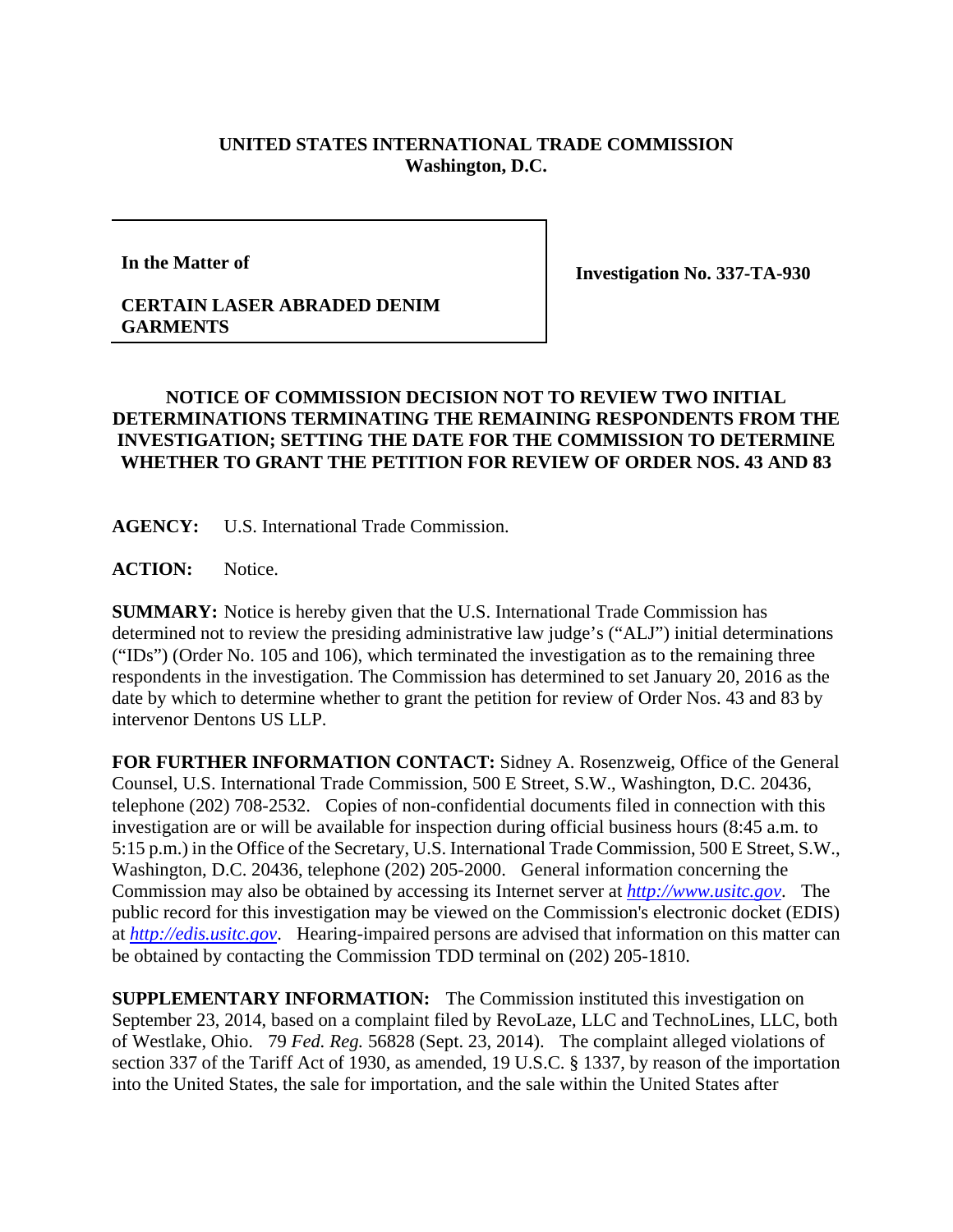importation of certain laser abraded denim garments. The complaint alleged the infringement of seventy-one claims of six United States patents. The notice of institution named twenty respondents. On January 23, 2015, the ALJ granted the complainants' motion to amend the complaint and notice of investigation to add nine respondents. Order No. 20 at 3-4 (Jan. 23, 2015), not reviewed, Notice at 2 (Feb. 20, 2015). As a result of numerous unreviewed initial determinations terminating various respondents, only three respondents remain in the investigation: H&M Hennes & Mauritz AB of Stockholm, Sweden; H&M Hennes & Mauritz LP of New York, New York (collectively, "H&M"); and Eroglu Giyin San Tic AS of Istanbul, Turkey ("Eroglu").

On October 1, 2015, the complainants moved to terminate H&M based upon a withdrawal of the complaint. See 19 C.F.R. § 210.21(a). The Commission investigative attorney ("IA") supported the motion. On October 20, 2015, the ALJ granted the motion as an ID (Order No. 105). She found that the complainants complied with Commission Rule 210.21(a) and that good cause for withdrawal had been shown. Order No. 105 at 2.

Also on October 1, 2015, the complainants moved to terminate Eroglu on the basis of a settlement. *See* 19 C.F.R. § 210.21(b). The IA supported the motion. The ALJ found that termination as to Eroglu was in the public interest, and granted the motion. Order No. 106 at 3; *see* 19 C.F.R. § 210.50(b)(2).

One respondent was previously found to be in default. *See* Order No. 81 (Aug. 7, 2015), *not reviewed*, Notice (Sept. 1, 2015) (respondent Martelli Lavorazioni Tessili S.p.A. of Toscanella, Italy). On October 6, 2015, the complainants filed a contingent motion to terminate the investigation, explaining that they do not seek relief as to the defaulting respondent. The ALJ found the contingent motion to terminate to be moot in view of the issuance of Order Nos. 105 and 106 and in view of complainants' decision not to seek relief against the defaulting respondent. Order No. 106 at 3.

No petitions for review of the foregoing terminations (including as to the defaulting party) were filed. The Commission has determined not to review the IDs. The Commission notes that in granting termination as to Eroglu in Order No. 106, the ALJ observed the "unconventional state of the Agreements" demonstrating the settlement between the complainants and Eroglu. Order No. 106 at 2. That characterization is accurate, but the Commission finds that in view of the unique circumstances of this investigation, the ALJ's determination to terminate the investigation as to Eroglu was appropriate.

However, previously in the investigation, the then-presiding ALJ disqualified complainants' former counsel Dentons US LLP ("Dentons") in a non-ID order. Order No. 43 (May 7, 2015). Subsequently, the ALJ granted (as an ID) Dentons' motion to intervene regarding its disqualification, Order No. 82 (Aug. 7, 2013), but denied (as an order) Dentons' motion for reconsideration of Order No. 43 as well as Dentons' request for leave to seek interlocutory review before the Commission, Order No. 83 (Aug. 7, 2015); *see* 19 C.F.R. § 210.24 (interlocutory review